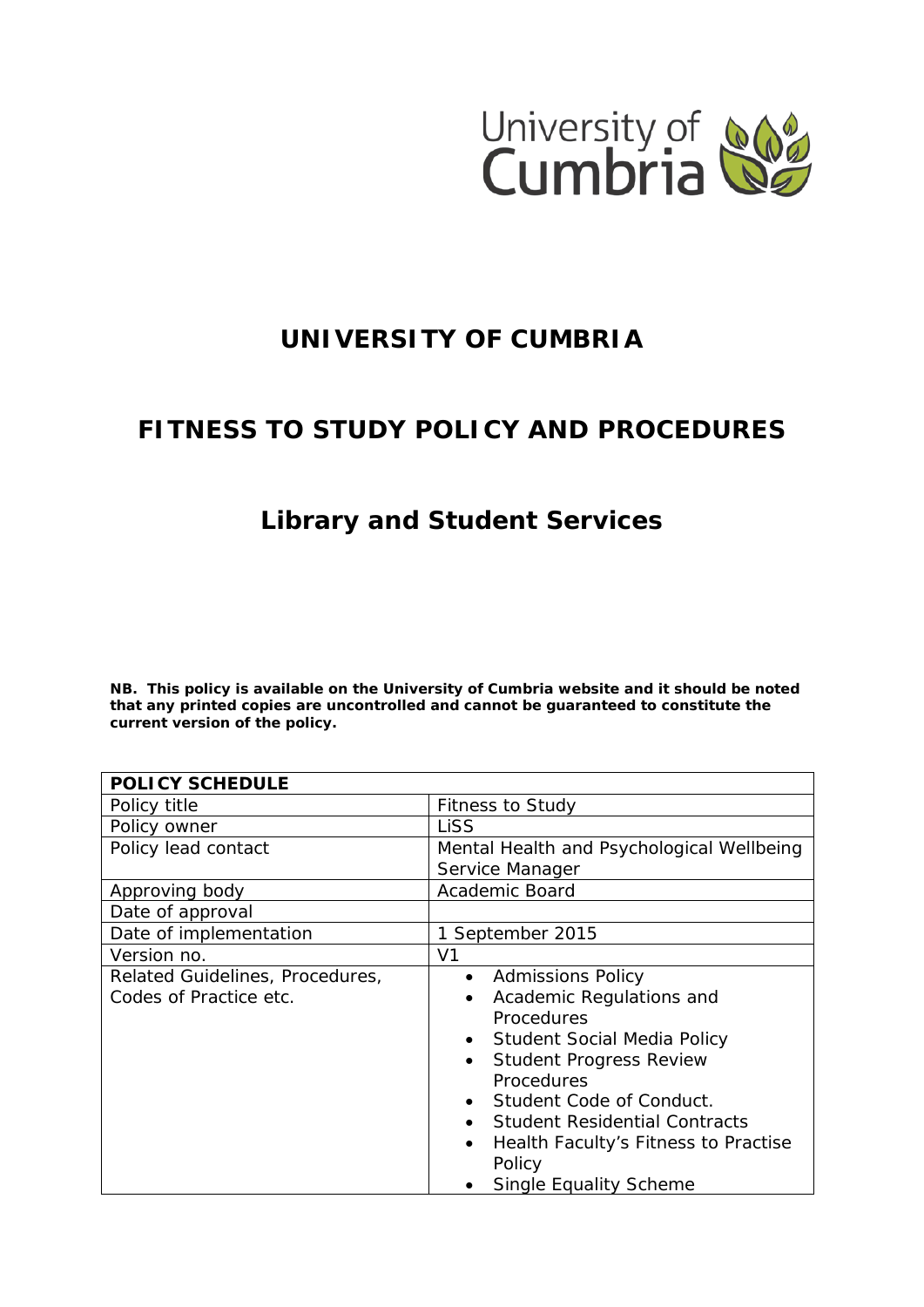|                 | Equality, Diversity and Inclusion<br>$\bullet$<br>Strategy<br>• Safeguarding Children and Working<br>with Vulnerable Groups Policy and<br>Procedures<br>• HM Government Prevent Duty<br>Guidance 2015<br>• Extenuating Circumstances<br>Procedures<br>• Health and Safety<br>Data Protection Staff Guide |
|-----------------|----------------------------------------------------------------------------------------------------------------------------------------------------------------------------------------------------------------------------------------------------------------------------------------------------------|
| Review interval | Interim review after July 2015 Triennial<br>review 2018                                                                                                                                                                                                                                                  |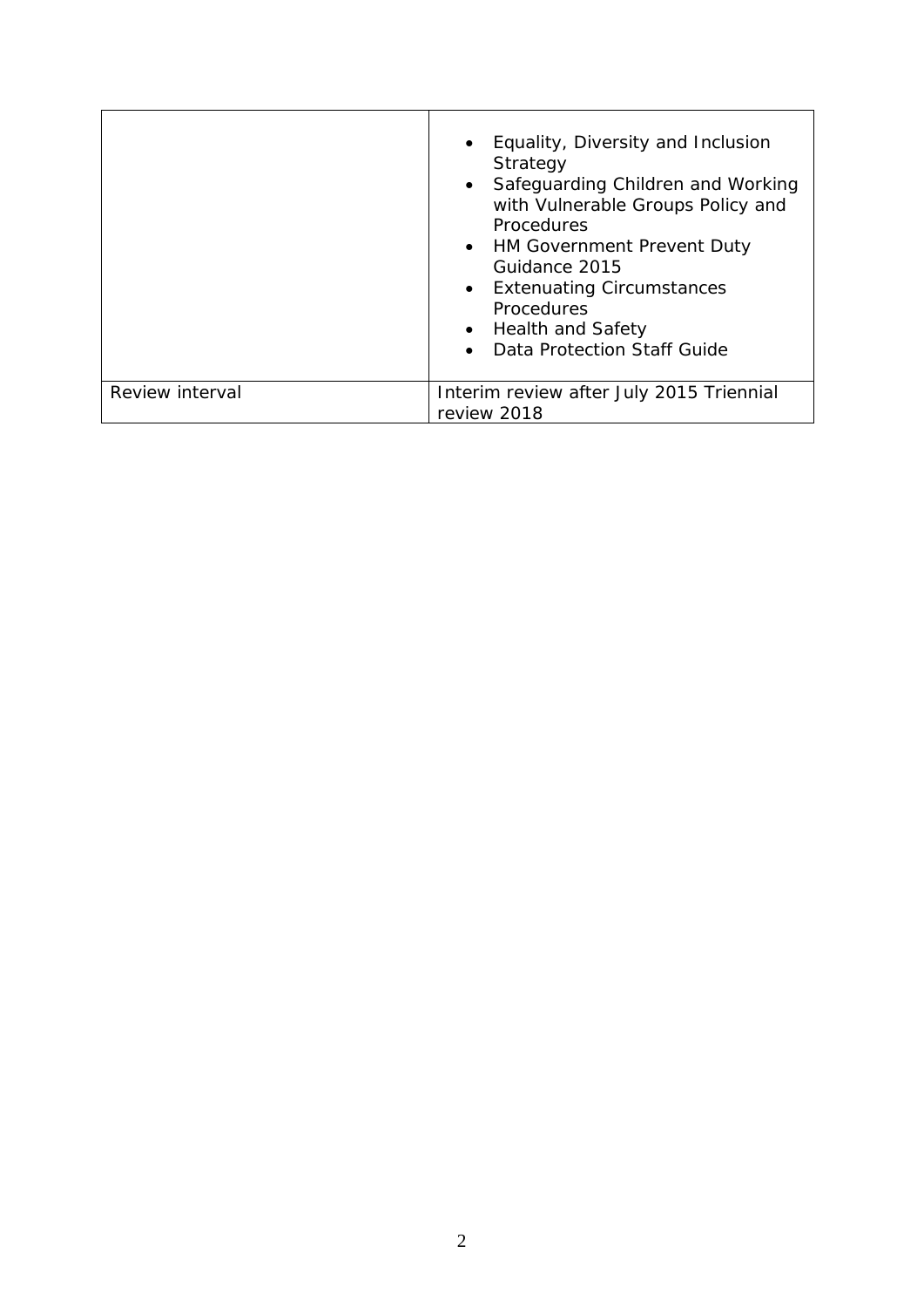# **Fitness to Study Policy and Procedures**

### **Contents**

| 2.             |                                                                                                                                             |  |
|----------------|---------------------------------------------------------------------------------------------------------------------------------------------|--|
| 3.             |                                                                                                                                             |  |
| 4.             |                                                                                                                                             |  |
|                |                                                                                                                                             |  |
| 6.             | Equality, Diversity and Inclusion (with particular reference to<br>disability reasonable adjustments) and Equality Assessment Statements  8 |  |
| 7 <sub>1</sub> |                                                                                                                                             |  |
| 8.             |                                                                                                                                             |  |
| 9.             |                                                                                                                                             |  |
|                |                                                                                                                                             |  |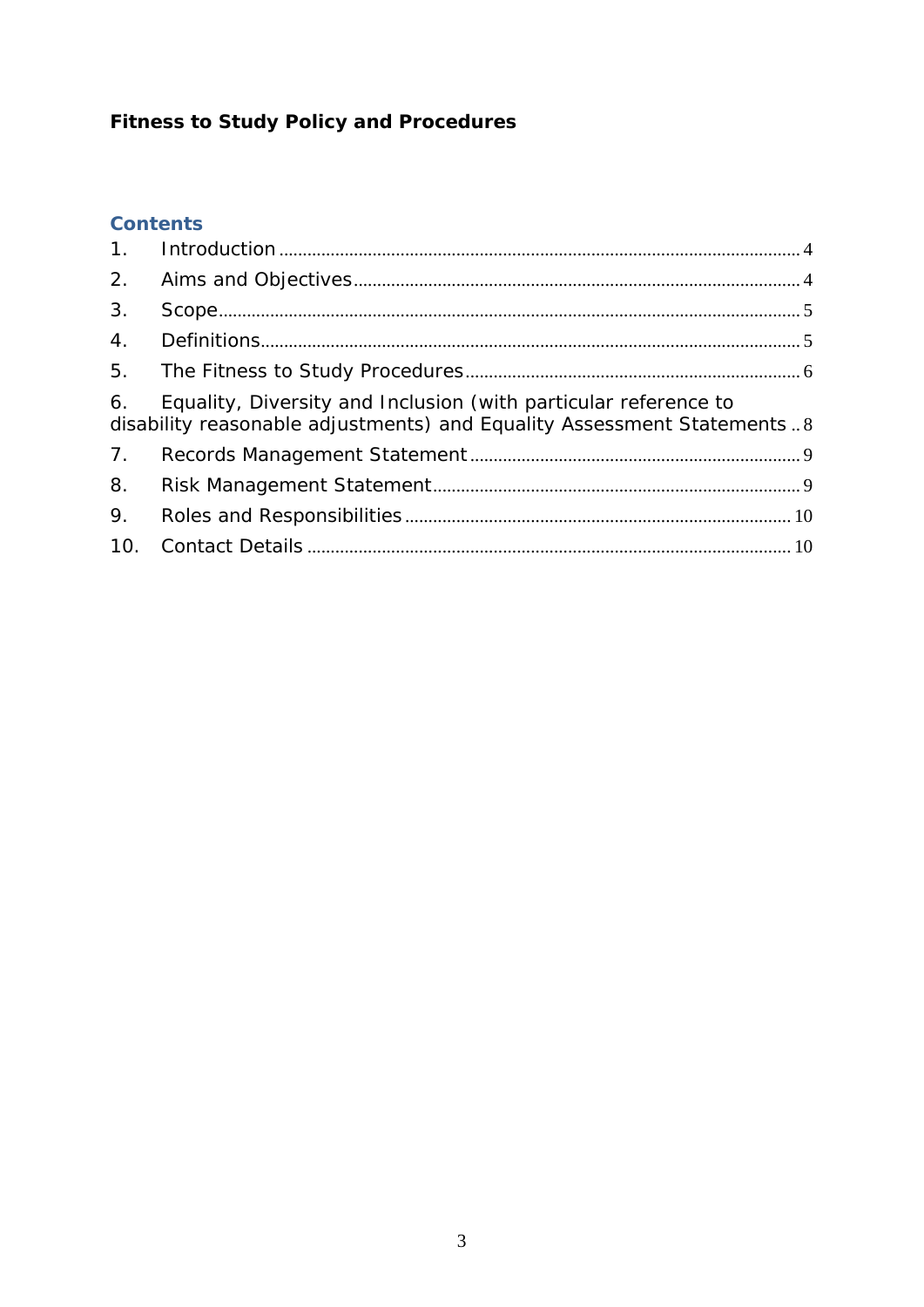### <span id="page-3-0"></span>**1. Introduction**

The University of Cumbria, hereafter referred to as the University, is an education provider, set within local communities across a diverse geographical area, offering a range of programmes each with their own requirements and expectations. The University recognises the importance of a student's health and wellbeing in relation to their academic performance and retention and their wider student experience and it is with this in mind that a framework of support to study is necessary to ensure safety and to apply due process.

### <span id="page-3-1"></span>**2. Aims and Objectives**

The University understands that on occasions students may experience wellbeing difficulties that have a detrimental impact on their ability to study, beyond the normal sickness absence, and normal extenuating circumstances procedures. This policy's aims are to ensure a consistent approach to supporting students whose mental and/or physical wellbeing is of such concern, that interventions need to be put in place to support them by the University. The emphasis of this policy is on supporting a student's wellbeing, where the wellbeing is having a detrimental impact on the student's ability to study, or the impact on others around them, or poses a risk under Safeguarding or Health and Safety. It should be noted that:

- Where a concern is raised about a student's academic ability, the **Student Progress Review** procedure may be a more appropriate process to follow.
- Where a concern is raised about a student's behaviour, the **Student Code of Conduct and Adjudication Procedure** may be a more appropriate process to follow.
- Where a student is a on a programme of study that may lead to a professional qualification, the **Fitness to Practise Policy & Procedures** or **Fitness to Teach Policy and Procedures** would be a more appropriate process to follow in relation to their clinical, professional or teaching practice.

However, there may be instances where the Fitness to Study Procedure is run in parallel with one or more of the aforementioned procedures.

The objective of this policy is to support the retention of the student where possible on their chosen course of study. However, it needs to be recognised that some students may not be able to continue with their studies at that moment in time (and therefore may need to intercalate), or consider an alternative programme of study (where it may be appropriate to move to a non-professional course), or continue at the University.

It should be clear that the ability or inability of the student to continue their course of study on wellbeing grounds may mean that under a duty of care or possible health and safety grounds it is in the best interest of the student to be offered alternative options as an outcome of the procedure.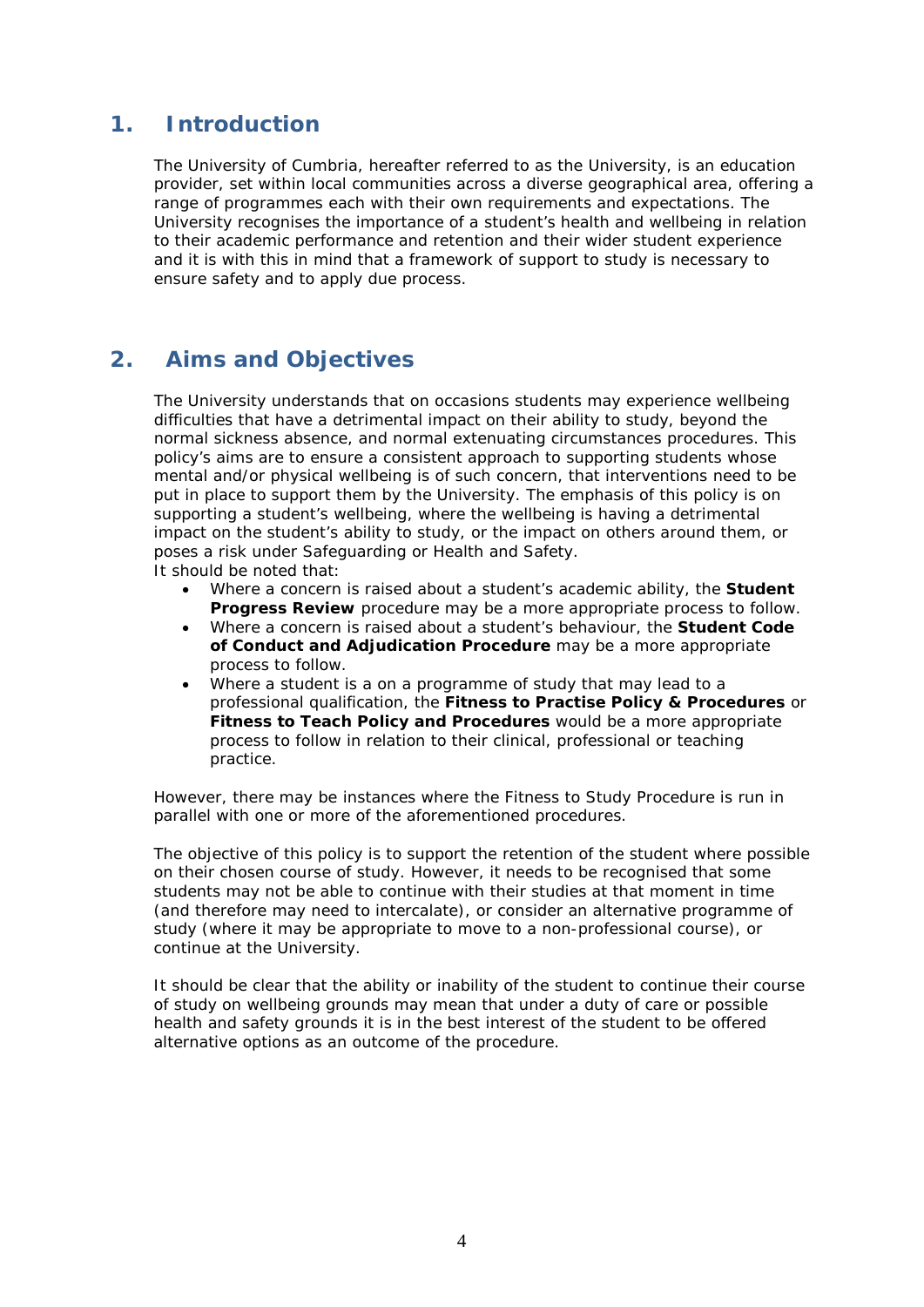### <span id="page-4-0"></span>**3. Scope**

All students enrolled on any course or programme of study at the University are covered by these procedures. The procedure is applicable to any activity the student is engaged in as part of their studies (lectures, seminars, assessment, etc.) including activity on campus (including accommodation owned by the University), placement attendance and any other activity constituting their study experience (by way of illustrative example field trips and study abroad).

Students enrolled with other institutions will be subject to the policies and procedures or their own institution or organisation.

"Fitness to study" as used in this policy pertains to the entire student experience, and not just a student's ability to engage with their studies.

### <span id="page-4-1"></span>**4. Definitions**

-

**Adjudication Procedure** – is the mechanism by which a student is informed that a complaint, grievance or allegation about them has been made, and that enquiries and/or investigations will be undertaken to ascertain whether or not the **Student Code of Conduct** has been breached and the range of sanctions that may be considered in the event of such a breach.

**Fitness to Practise** – Students on any course or programme within the University undertaking practice in any health community and social care settings, which bring them into contact with vulnerable people and patient or client groups are subject to this policy. The University, in conjunction with the professional and regulatory bodies, has a duty to ensure the student is fit to practise during and up to the point of registration or recording of qualification and academic credits.

**Fitness to Teach** - Students on Initial Teacher Training routes must meet the Secretary of State's requirements for physical and mental fitness to teach. The University has a duty to make sure it's trainee teachers meet the level of fitness required to teach during and up to the point of registration or recording of qualification and academic credits.

**Student Code of Conduct** - This describes the expectations of students' behaviour as students (and representatives) of the University in a variety of locations and environments, both internal and external to the University.

**Student Progress Review** – This meeting is usually, although not always, instigated by the personal tutor. It is an opportunity to meet with the student and discuss the concerns that are affecting the students' ability to engage with their course of study. An Action Plan is agreed between the student and the tutor which should be solution-focussed. This will then be monitored and reviewed. Issues of concern regarding a student may also be escalated via the appropriate policy.

**Wellbeing[1](#page-4-2)** - The World Health Organisation defines health/wellbeing *"A state of complete physical, mental and social wellbeing, and not merely the absence of disease or infirmity."* 

<span id="page-4-2"></span><sup>&</sup>lt;sup>1</sup> Taken from the preamble to the Constitution of the World Health Organization as adopted by the International Health Conference, New York, 19-22 June, 1946; signed on 22 July 1946 by the representatives of 61 States (Official Records of the World Health Organization, no. 2, p. 100) and entered into force on 7 April 1948.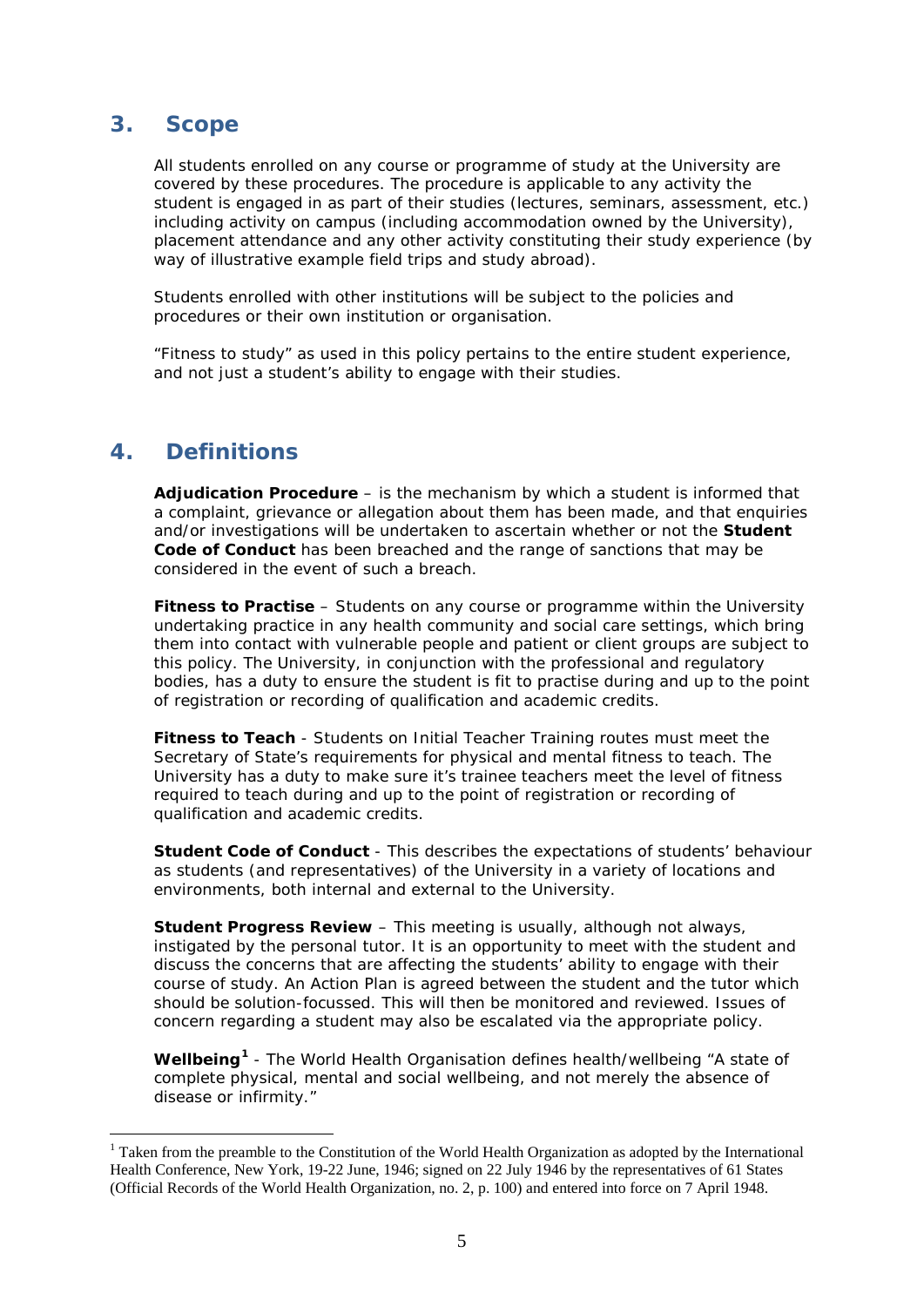### <span id="page-5-0"></span>**5. The Fitness to Study Procedures**

The University recognises that concerns may be raised about a student's wellbeing by a variety of individuals, for example University staff, other students, and third parties (such as health professionals, placement providers or the police) as well as the individual student concerned. The University will encourage students to take responsibility for their own wellbeing wherever possible.

This Procedure seeks to promote early intervention, active collaboration between staff, students and third parties with a consistent approach. Matters will be dealt with sensitively and in a non-judgemental and coordinated manner across the University to maintain dignity of the student as much as possible.

Whilst the University will seek to work with students in a spirit of cooperation, cases may arise in which it may, under the terms this policy, be determined that a student is unfit to study and that their registration should be suspended or terminated.

The University will adhere to this procedure whilst remaining mindful of the obligation under the Equality Act 2010, and making reasonable adjustments where applicable (see Section 7). It will also be mindful of the sensitivity inherent in fitness to study concerns, and therefore be diligent in its obligation to comply with the Data Protection Act 1998 (see Section 8). In particular, it should be noted that information about a student's mental or physical health or disability is classed as sensitive personal data under the Data Protection Act. This places a more stringent duty on the university to handle this type of information with care and confidentiality. Any disclosure about a student's health, whether verbally or in writing, should normally be with the student's full knowledge and express agreement. Where consent is withheld, disclosure may be possible in some circumstances, for example if there is a significant risk to health and safety. Advice should be sought where necessary.

The policy procedures follow three distinct stages reflecting the potential impact the wellbeing issue(s) have on the student's ability to function whilst at University. The three stages reflect the level of difficulty the student faces or the risk/disruption highlighted, as well as the type of intervention required by the University and the responsibilities of the student. In the event that a student is unable or unwilling to participate in any of the processes associated with this policy and procedures, the University will continue with the process regardless, where it is deemed reasonable to do so given the risk involved.

### *Degrees of Concern*

The member of staff who responds to the concerns should do so in a nonconfrontational manner, and should strive to uphold the dignity of the student.

### **Stage 1Initial and/or Emerging Concerns**

Initial and/or Emerging Concerns are typically attributed to low levels of risk, that do not require immediate additional specialist support. A Stage 1 concern would normally consist of a Student Progress Review with the student as soon as possible. A member of staff who knows the student (for example a personal tutor, senior lecturer or programme leader supported by where appropriate eg accommodation staff, LiSS member of staff) would normally be the appropriate person to respond to this level of concern.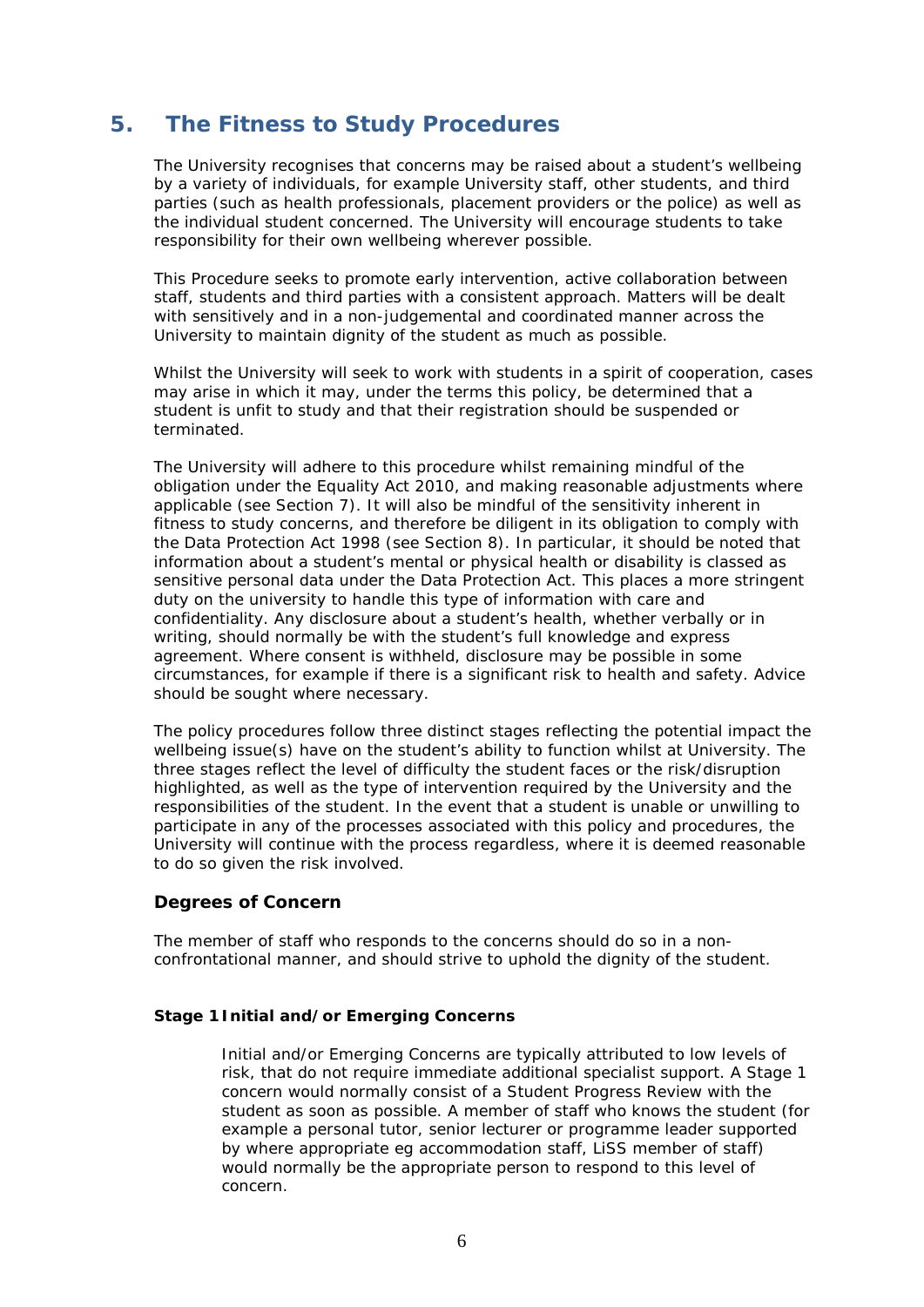Outcomes that may be required from this intervention include:

- a) No further actions
	- Or one or more of the following:
- b) That the student should be asked to moderate their behaviours, address the concern, or to seek help with the presenting issue within an agreed timeframe.
- c) The member of staff who engages with the student in this situation should make sure they are familiar with support services within the University including the Disability Service and the Psychological Wellbeing Service and encourage the student to attend (but acknowledge that neither service provides mandated interventions)
- d) The member of staff refers the student to Occupational Health for an assessment of the student's Fitness to Study
- e) Extenuating Circumstances may be submitted
- f) Other modes of study may be considered if it is a viable option
- g) The student takes time off due to ill health, or where appropriate they intercalate

Where the student responds positively, no further action would be required. Where the student fails to respond positively, or refuses to engage in the process, progression to stage two would be required.

#### **Stage 2 Continuing and/or Moderate Concerns**

Continuing and/or Moderate concerns may be attributed to needing an appropriate and timely intervention from one or more internal support services (the Psychological Wellbeing Service or Disability Service, by way of example), or external support services (such as a G.P appointment or referral to Occupational Health).

Outcomes that may be required in this intervention include:

- a) Either a review of the initial Student Progress Review where one has taken place, or a new Student Progress Review if more appropriate by the personal tutor or programme lead, and where appropriate a representative from the Student Development and Wellbeing team or appropriate other professional service staff, should be invited to attend to offer advice and support for all parties.
- b) The member of staff refers the student to Occupational Health for an assessment of the student's Fitness to Study
- c) Putting in place reasonable adjustments and/or other support structures and interventions where appropriate
- d) Recommends that the student is advised to takes a period of voluntary absence (sickness absence or intercalation)
- e) Extenuating Circumstances may be submitted
- f) Other modes of study may need to be considered
- g) Unless it is decided that no further action needs to be taken, an Action Plan should be drawn up outlining specific behaviours and concerns that need to be addressed.

#### **Stage 3 Severe and/or Enduring Concerns.**

Severe and/or Enduring Concerns may be attributed to needing an immediate and/or emergency intervention as appropriate to the situation. Where the fitness concerns are critical a 999 call will be required for the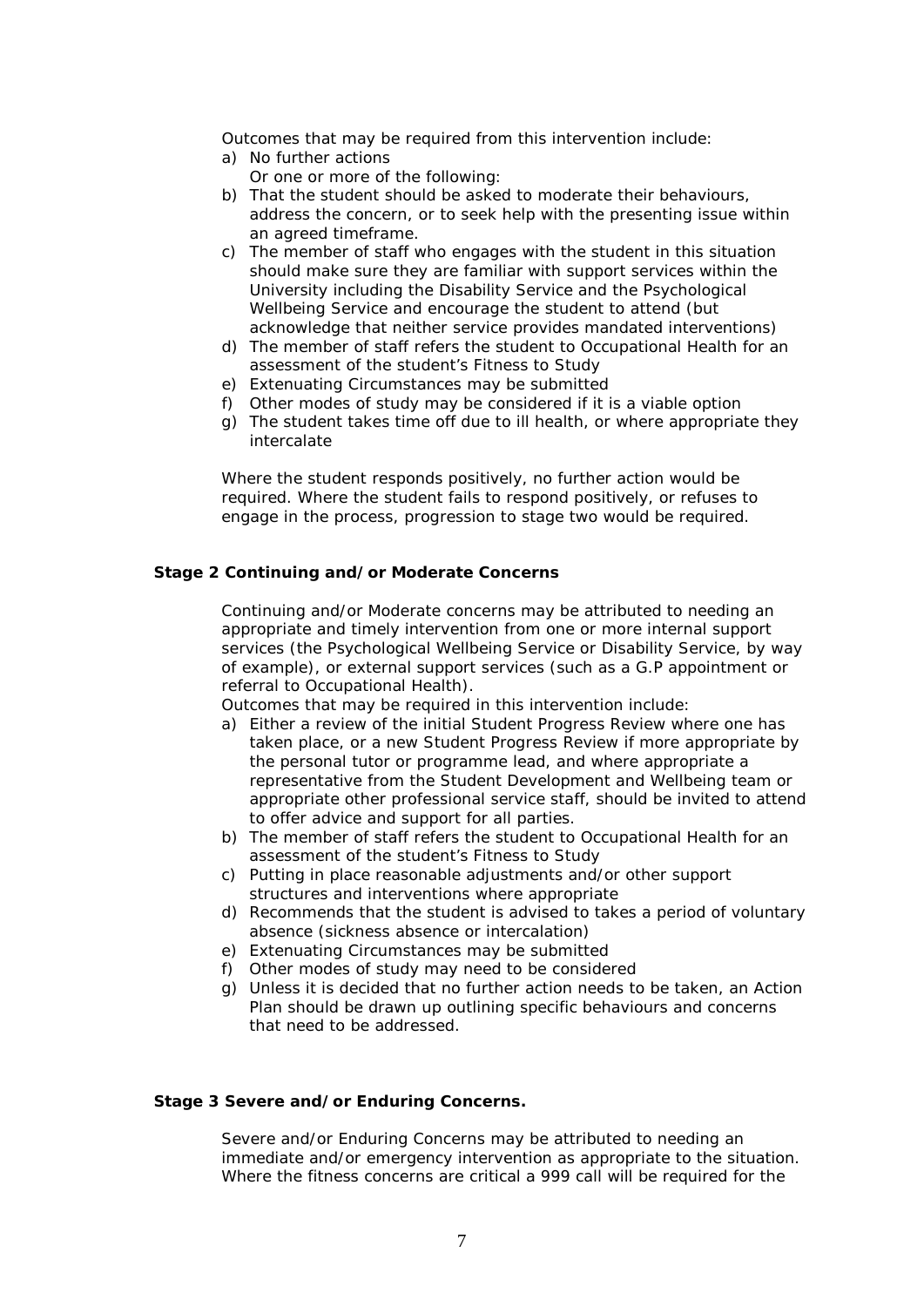appropriate emergency response as the first port of call. The student should have Intercalation options discussed with them at the appropriate time (e.g. if and when they can make informed decisions) Where the relevant Associate Dean reasonably believes that there is a risk to the health, safety or wellbeing of a student, or that the behaviour linked to the student's wellbeing is currently or potentially going to adversely affect the teaching, learning or experience of other students or the University activities then a temporary suspension without prejudice may be put in place, following the Student Code of Conduct & Adjudication Procedure. A Student Progress Review would be convened when the student is able to partake in such a meeting.

Outcomes that may be required in this intervention include:

- a) The student decides to intercalate
- b) The student withdraws from their studies
- c) Extenuating Circumstances are submitted
- d) An adjudication interview/hearing takes place
- e) The member of staff refers the student to Occupational Health for an assessment of the student's Fitness to Study
- f) Putting in place reasonable adjustments and/or other support structures and interventions
- g) Other modes of study may need to be considered
- h) The student may be suspended without prejudice
- i) The member of staff should consider recording the details via the Incident Reporting procedures to Facilities Management

#### **Returning to Study**

Where a student has required a substantive break in their studies due to illness, compassionate pastoral support should be in place ready for their return. This may include a referral to Occupational Health for advice on reasonable adjustments. A carefully managed and monitored return to study is likely to enable a positive experience for the student and improve retention. It should be recognised at the stage where a student intercalates that access to services external to the University may take several weeks or months and beyond to access, and for treatments and interventions to show positive effect. Students returning from intercalation or suspension should be offered a mandatory Student Progress Review

#### **Rights of Appeal**

Students would have recourse to the same rights of appeal that are already in place as part of the Student Progress Review Policy and Procedures and the Student Code of Conduct Policy and Procedures.

### <span id="page-7-0"></span>**6. Equality, Diversity and Inclusion (with particular reference to disability reasonable adjustments) and Equality Assessment Statements**

• The Equality Act 2010 covers the "protected characteristics" of age, disability, gender reassignment, marriage and civil partnership, pregnancy and maternity,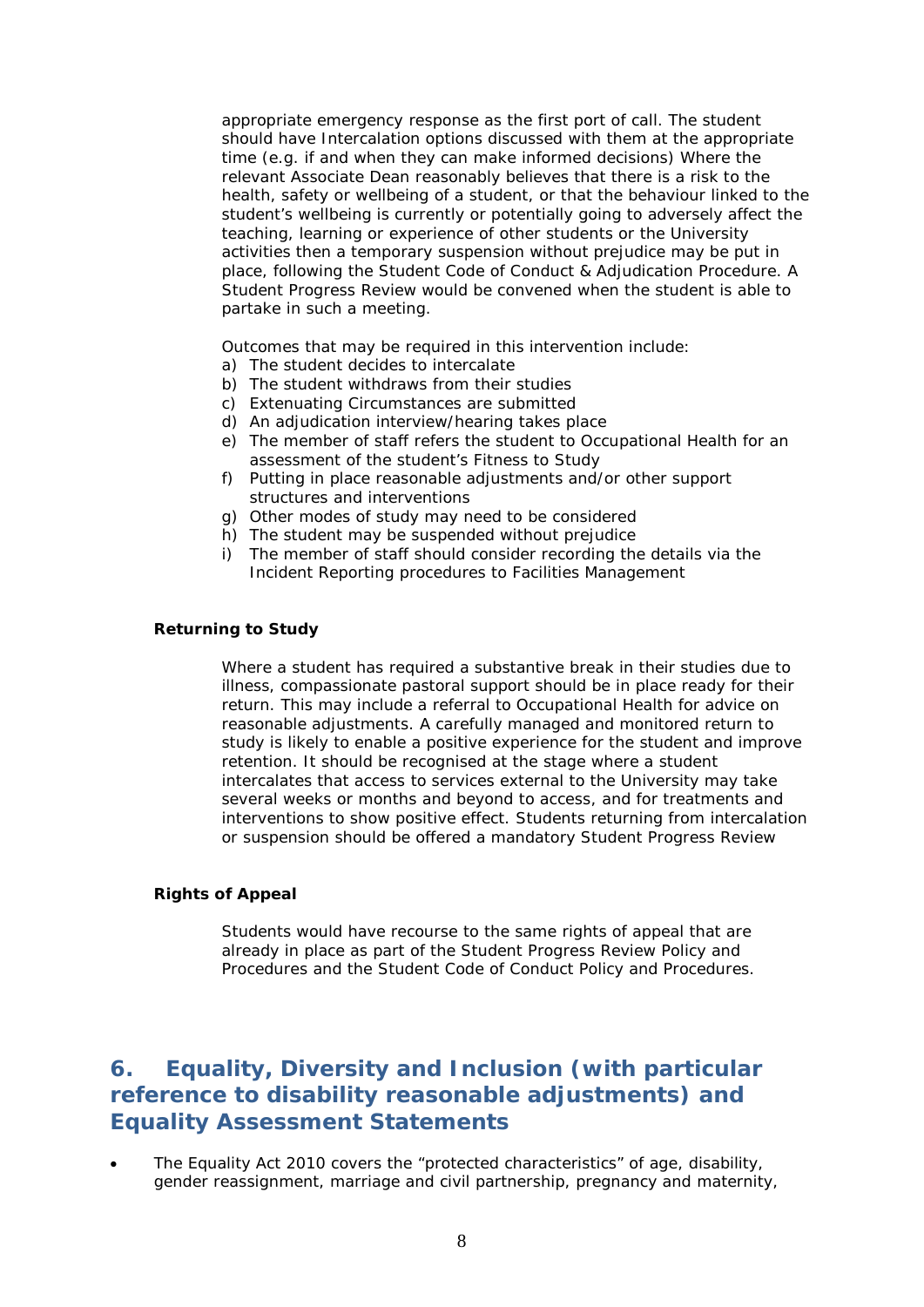race, religion or belief (including lack of belief), sex and sexual orientation. The University has developed a Single Equality Scheme and Equality Objectives to implement the Equality Act within the University practices and procedures.

- Within the Equality Act it remains permissible to treat a disabled person more favourably than a non-disabled person. It remains lawful to make reasonable adjustments in relation to employment, education and services to ensure that there is true equality of opportunity for disabled people.
- This policy and its implementation will be monitored, as appropriate, in line with relevant legislation for its impact on different equality groups. This process will provide a check on whether there are any differences and allow the University to assess whether these differences have an adverse impact on any particular group such that appropriate action is taken.

## <span id="page-8-0"></span>**7. Records Management Statement**

- The records associated with this policy will be created, stored and disposed of in line with the University's Records Management guidelines and procedures.
- The University is committed to complying with the requirements of Data Protection legislation and regulations and any personal data created as part of this policy will be processed in accordance with the University's Data Protection Act procedures. This includes ensuring that data is held securely, is not disclosed unlawfully and is destroyed when no longer needed.
- The University also aims to ensure that users of this policy are aware of Data Protection, Freedom of Information and Records Management issues associated with this policy.
- International students need to be aware that the University is required to comply with the rules and regulations of UKVI (UK Visa and Immigration) and report any interruptions to study or withdrawal to that office.

## <span id="page-8-1"></span>**8. Risk Management Statement**

The following statement, completed as appropriate should be included in all policies:

- Failure to comply with this policy could have a wide range of consequences, from failure to achieve and progress, through to actual risk of harm to self and other
- Failure to comply with this policy could lead to failure to uphold relevant legislation including Equality Act, Safeguarding, the protection of vulnerable adults, and Health and Safety legislation and could result in action being taken through the Courts against individuals and/or the organisation
- This policy mitigates risk(s) OD2: Failure to offer appropriate courses and modes of delivery that support widening participation; OD4: Failure to ensure that appropriate retention policies and practices are embedded across the University; OD9: Failure to safeguard children and young people and vulnerable adults; LGM14: Failure to have an effective Emergency Management Plan to mitigate against a major incident at one or all of the University's campuses, or an IT hardware or software failure; LGM15: Failure to put in appropriate measures and processes to ensure that Health & Safety is effectively managed across the Institution, in the University's Risk Register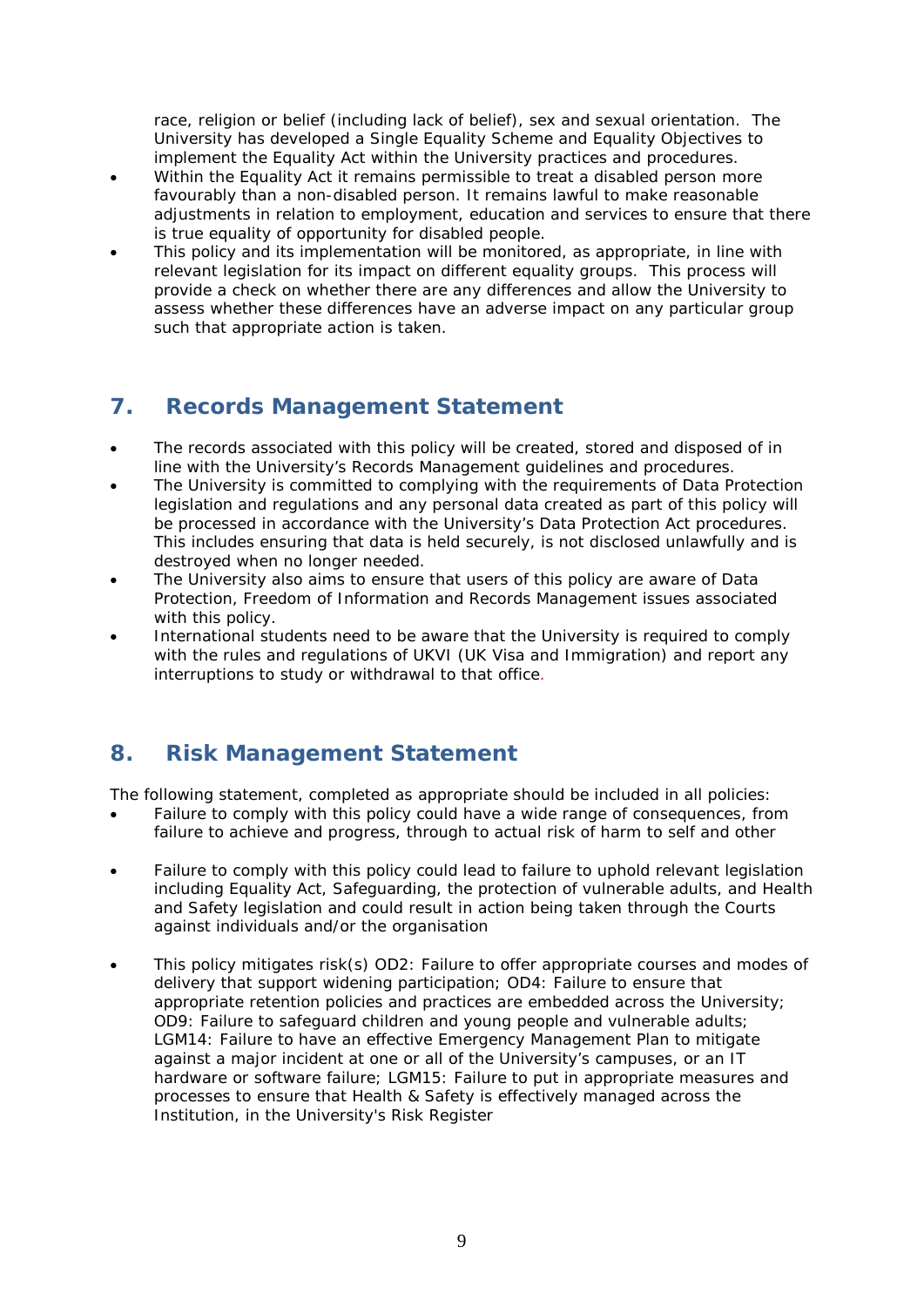## <span id="page-9-0"></span>**9. Roles and Responsibilities**

It is the responsibility of:

- The University Board to oversee the Policy via Governance structures
- University Executive Group to endorse and support the Policy and Procedure's implementation
- Staff members to implement the procedures as and when necessary

*\_\_\_\_\_\_\_\_\_\_\_\_\_\_\_\_\_\_\_\_\_\_\_\_\_\_\_\_\_\_\_\_\_\_\_\_\_\_\_\_\_\_\_\_\_\_\_\_\_\_\_\_\_\_\_\_*

## <span id="page-9-1"></span>**10. Contact Details**

For further information regarding any of the issues covered by this policy please contact: Post: Mental Health and Psychological Wellbeing Service Manager Faculty/Service: Library and Student Services Address: University Of Cumbria, Harold Bridges Library, Bowerham Road, Lancaster. LA1 3JD